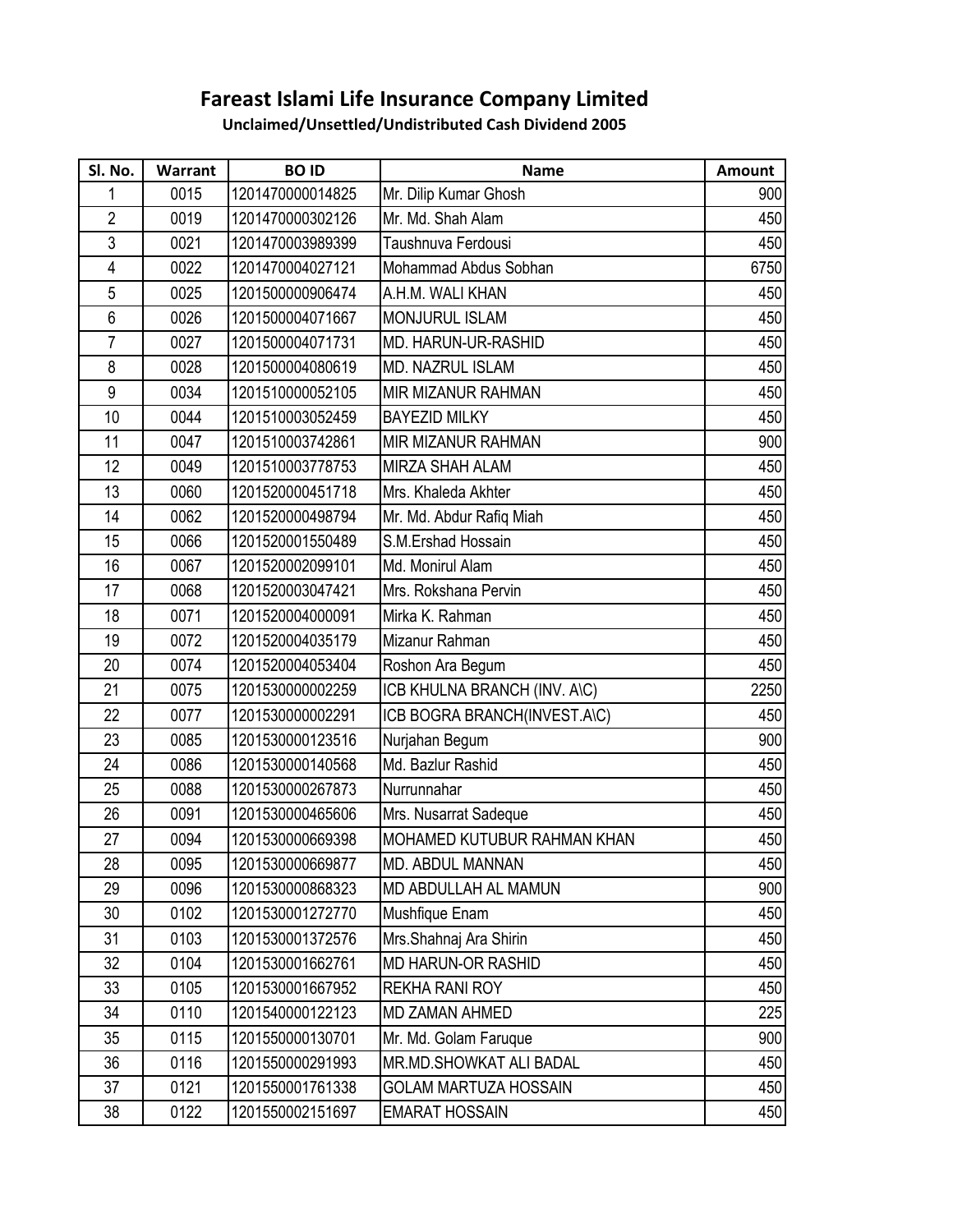| 39 | 0123 | 1201550003129816 | <b>MD. SARIFUL ISLAM</b>       | 9     |
|----|------|------------------|--------------------------------|-------|
| 40 | 0126 | 1201550005824649 | <b>MOHAMMAD HARUNUR ROSHID</b> | $9\,$ |
| 41 | 0128 | 1201560000212202 | Mr. Mollah Shamsuddoha         | 900   |
| 42 | 0129 | 1201560000991881 | Morsheda Begum                 | 450   |
| 43 | 0130 | 1201560003614525 | Mohammad Shamsul Karim         | 450   |
| 44 | 0133 | 1201560003954046 | Md. Saleh Uddin                | 450   |
| 45 | 0137 | 1201570000166005 | <b>MD. ABUL BASHAR</b>         | 9     |
| 46 | 0138 | 1201570000171117 | MD. MOHSHIN                    | 450   |
| 47 | 0140 | 1201570000568520 | MD. MOSHARROF HOSSAIN          | 3600  |
| 48 | 0151 | 1201580000003039 | MR.S.K.SIKDER.                 | 900   |
| 49 | 0154 | 1201580000030053 | MR. M. A. H. SHAMIM RAYHAN     | 900   |
| 50 | 0161 | 1201580000352553 | <b>ZARINA KHATOON</b>          | 450   |
| 51 | 0163 | 1201580000423822 | MRS.MARUFA BEGUM               | 450   |
| 52 | 0164 | 1201580000434495 | MR.MD.MOINUL HOQUE             | 450   |
| 53 | 0165 | 1201580000460621 | <b>MRS.LATIKA ROY</b>          | 450   |
| 54 | 0167 | 1201580000999810 | SIDDIQUER RAHMAN               | 450   |
| 55 | 0169 | 1201580001557662 | <b>MD.SAHA ALAM</b>            | 450   |
| 56 | 0174 | 1201600000009721 | Md.Nurul Alam                  | 450   |
| 57 | 0176 | 1201600000546396 | MD. AZAD RAHMAN                | 450   |
| 58 | 0177 | 1201600000592477 | MOHAMMED ABDULLAH AL MOBIN CHO | 450   |
| 59 | 0178 | 1201600001291505 | MRS. SALMA KHANOM              | 450   |
| 60 | 0180 | 1201600002799445 | ABUL KALAM MAZUMDER            | 450   |
| 61 | 0182 | 1201600003396422 | ABU NOMAN MD. ABDUL BASHET     | 450   |
| 62 | 0183 | 1201600003953472 | MOHAMMED ABDUL GAFUR           | 450   |
| 63 | 0184 | 1201600004026721 | <b>MD. MURAD CHOWDHURY</b>     | 1350  |
| 64 | 0188 | 1201640000046205 | S.M.Anwarul Alam Shaheen       | 450   |
| 65 | 0189 | 1201640000047812 | Md.Jasim Uddin Ahmed           | 450   |
| 66 | 0192 | 1201640000260416 | Mohammad Abrar Hossain         | 450   |
| 67 | 0194 | 1201640000425243 | Kazi Ferdous Mohsin            | 450   |
| 68 | 0195 | 1201640000677578 | Dr.Md.Shahid Hasan Talukder    | 450   |
| 69 | 0197 | 1201640000918850 | Dr.Kazi Shah-E-Alam            | 450   |
| 70 | 0199 | 1201640001686639 | Riyashad Ahmed                 | 450   |
| 71 | 0200 | 1201640001709563 | Dr.Rifat Ahmed                 | 450   |
| 72 | 0201 | 1201640004076298 | Mrs.Sharmin Sultana            | 450   |
| 73 | 0202 | 1201680000005675 | ICB CHITTAGONG BRANCH (I/A)    | 8100  |
| 74 | 0203 | 1201680000027893 | ICML CHITTAGONG BRANCH (I/A)   | 450   |
| 75 | 0206 | 1201690000057801 | NOOR MOSTOFA KAMAL             | 2250  |
| 76 | 0208 | 1201690000631702 | MD. ASHRAF ALI                 | 900   |
| 77 | 0211 | 1201690001545243 | MRS FERDOUSE BEGUM.            | 450   |
| 78 | 0212 | 1201690001967292 | <b>MAHBUB AHMED</b>            | 450   |
| 79 | 0213 | 1201690002456641 | MOLLAH SHAMSUDDOHA             | 450   |
| 80 | 0214 | 1201690002727204 | <b>AYESHA KHATUN</b>           | 450   |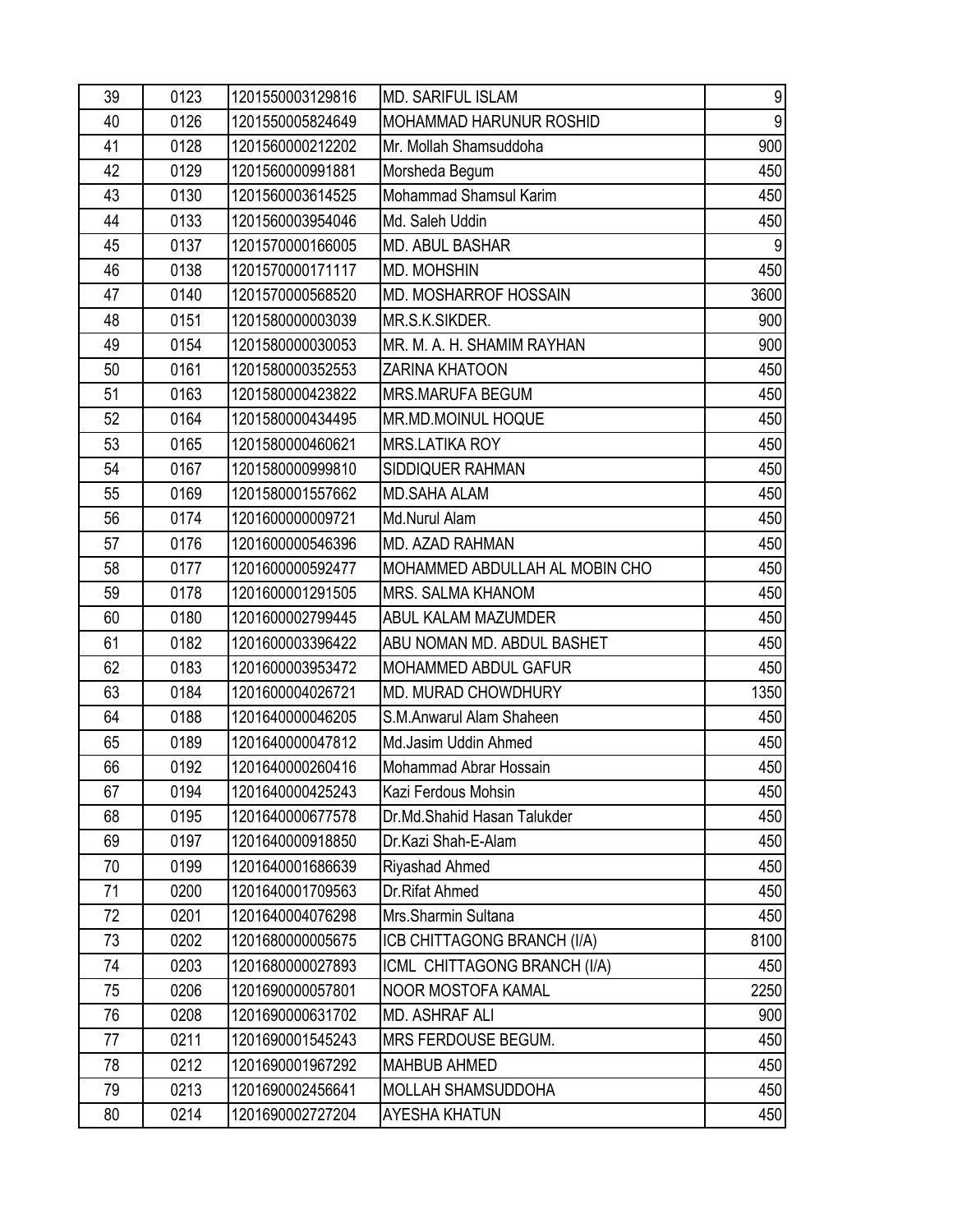| 81  | 0216 | 1201690003986841 | SOHEL REZA                        | 450  |
|-----|------|------------------|-----------------------------------|------|
| 82  | 0218 | 1201700000007856 | A. B. Siddique                    | 4500 |
| 83  | 0219 | 1201700000009143 | A.R.M. Salehuddin                 | 1350 |
| 84  | 0223 | 1201700000450475 | Aunjuman Ara Begum                | 450  |
| 85  | 0224 | 1201700000450566 | Nurun-Nabi                        | 450  |
| 86  | 0225 | 1201700001088256 | Muhammed Mustak Mia               | 450  |
| 87  | 0228 | 1201700005747113 | Mrs. Nurun Nahar                  | 450  |
| 88  | 0229 | 1201700007655352 | Md. Helal                         | 450  |
| 89  | 0232 | 1201710000781828 | MR. TUTAN KUMAR ROY               | 450  |
| 90  | 0233 | 1201710002674428 | MR. KHALED HASSAN                 | 450  |
| 91  | 0234 | 1201720000017671 | ABUL HASNAT ARZU                  | 45   |
| 92  | 0237 | 1201720001198257 | MRS. NOORJAHAN BEGUM.             | 45   |
| 93  | 0241 | 1201730000009731 | Md Ruhul Amin                     | 450  |
| 94  | 0242 | 1201730000080140 | Mrs. Kalyani Rani Saha.           | 450  |
| 95  | 0245 | 1201730004037812 | Mr.Mohammad Shohail.              | 450  |
| 96  | 0248 | 1201740000026369 | Zodiac Securities & Mgt. Ltd.     | 2700 |
| 97  | 0326 | 1201750000639221 | <b>B.N.Chowdhury Ratan</b>        | 2700 |
| 98  | 0261 | 1201750004024078 | TM Jahangir Hossain               | 450  |
| 99  | 0254 | 1201750003122201 | Md. Abdul Gafur                   | 450  |
| 100 | 0257 | 1201750003122279 | Nilufa Bilkis                     | 450  |
| 101 | 0271 | 1201780003981523 | MR MOHAMMAD RAFIQUE               | 450  |
| 102 | 0272 | 1201780004020342 | Mr. MD. ABDUL HALIM               | 450  |
| 103 | 0334 | 1201770000203997 | 0448 - SHANTI RANJAN SAHA         | 900  |
| 104 | 0336 | 1201770000858136 | 0682 - DILIP KUMAR DAS            | 900  |
| 105 | 0289 | 1201890000380457 | <b>MRS.FERDOUS ARA KHANOM</b>     | 450  |
| 106 | 0343 | 1201810000024137 | MR. S.M. ABU HASSAN               | 450  |
| 107 | 0346 | 1201820000170808 | Md. Nurul Amin                    | 450  |
| 108 | 0348 | 1201820000343692 | <b>MD. OMAR FARRUQUE MAJUMDER</b> | 450  |
| 109 | 0301 | 1201930000638712 | Mr. Mohammed Wahidul Karim        | 900  |
| 110 | 0274 | 1201820001432637 | S M MUSTAFIZUR RAHMAN             | 450  |
| 111 | 0275 | 1201820001432886 | MD SAIFUZZAMAN(PIKUL)             | 450  |
| 112 | 0276 | 1201820001738239 | <b>ZIBON GHOSH</b>                | 450  |
| 113 | 0309 | 1201950004204401 | Mr. Mizanur Rahman                | 3150 |
| 114 | 0314 | 1201990003669492 | Mr. MD. GOLAM HOSSAIN BHUIYA      | 450  |
| 115 | 0315 | 1201990004077573 | Ms. AMENA BEGUM                   | 450  |
| 116 | 0356 | 1201840000340565 | Md.Abu Darda                      | 450  |
| 117 | 0360 | 1201850004021122 | <b>MD. KAMAL HUSSAIN</b>          | 450  |
| 118 | 0284 | 1201870001873065 | <b>SALMA YEASMIN</b>              | 450  |
| 119 | 0324 | 1201750000424728 | Mrs ferdousi Begum                | 450  |
| 120 | 0327 | 1201750000777986 | Mr. Md Abdul Hoque                | 450  |
| 121 | 0332 | 1201750001960215 | Mrs. Zakia Begum                  | 450  |
| 122 | 0364 | 1201900000339020 | SWAPAN KUMAR KUNDU                | 450  |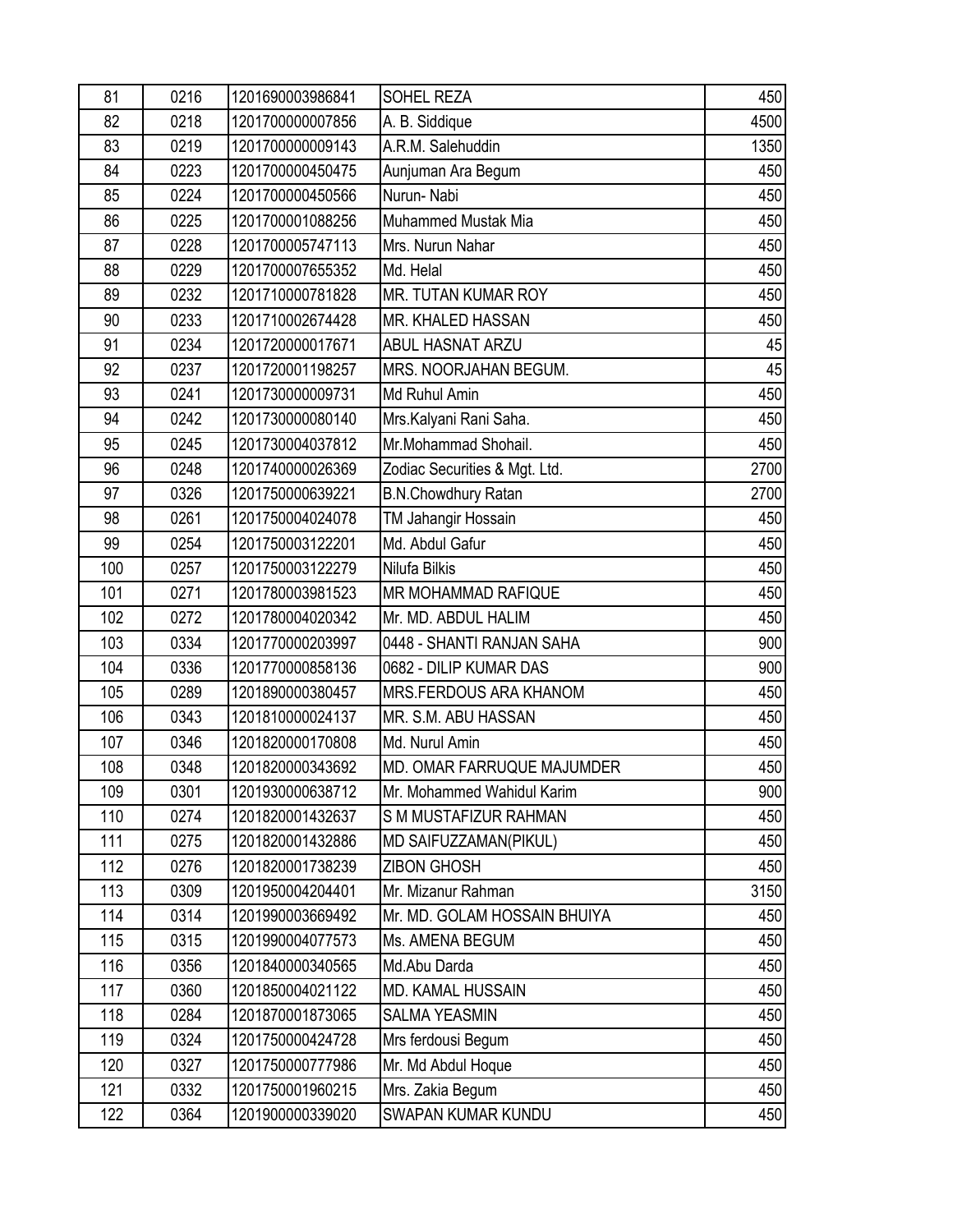| 123 | 0366 | 1201900000761419 | <b>SARUP KUMAR SHYAM</b>        | 450  |
|-----|------|------------------|---------------------------------|------|
| 124 | 0369 | 1201900001955020 | MD. GOLAM RABBANY               | 900  |
| 125 | 0371 | 1201900002931295 | <b>ARIFUR RAHMAN</b>            | 450  |
| 126 | 0372 | 1201900003847825 | ASIF IQBAL ZOARDER              | 450  |
| 127 | 0296 | 1201910000214469 | Mrs. Josna Ara Akter            | 2250 |
| 128 | 0298 | 1201910001322213 | ARIFUR RAHMAN KHAN              | 900  |
| 129 | 0349 | 1201820000524392 | Ms. MASUDA AKTER                | 450  |
| 130 | 0303 | 1201930003823401 | Salma Begum                     | 450  |
| 131 | 0353 | 1201830001270359 | MRS. MAHMUDA BEGUM              | 450  |
| 132 | 0363 | 1201900000016642 | Mr. Md. Ruhul Amin              | 1350 |
| 133 | 0305 | 1201950000451833 | Anower-Ul-Haq                   | 450  |
| 134 | 0368 | 1201900001097853 | Mr. N. AHMAD                    | 900  |
| 135 | 0383 | 1201960002777947 | Md Mostaque Ahmed & Salina Sul  | 450  |
| 136 | 0390 | 1201980003833739 | <b>MD. INTAZ UDDIN</b>          | 450  |
| 137 | 0395 | 1202020000361960 | <b>MRS.SHAMOLY AKHTER</b>       | 450  |
| 138 | 0401 | 1202020003160830 | <b>MR.MD.ANWAR HOSSAIN</b>      | 450  |
| 139 | 0407 | 1202030001511088 | Mir.Lutfor Rahman               | 450  |
| 140 | 0409 | 1202030004026168 | Mir Amir Hossain                | 450  |
| 141 | 0410 | 1202030004083341 | Md. Saleh Uddin                 | 450  |
| 142 | 0412 | 1202050000142385 | MR. MD. MAHBUB ALAM             | 450  |
| 143 | 0413 | 1202060000726736 | Mr. Syed Ishtiaq Alam           | 450  |
| 144 | 0422 | 1202090000638134 | MR. SHAMSUDDIN                  | 450  |
| 145 | 0421 | 1202090000503152 | MR FOIZ ULLAH MOJUMDER          | 450  |
| 146 | 0423 | 1202130000583557 | SHAMIM MALEK&BIJON CHAKRABORTY  | 4050 |
| 147 | 0426 | 1202150000569097 | M.Munirul Islam                 | 450  |
| 148 | 0431 | 1202160000112803 | Md.Maniruzzaman Sarker          | 6300 |
| 149 | 0432 | 1202160000189891 | MRS. NAMITA RANI DAS            | 3600 |
| 150 | 0437 | 1202200000653492 | Mr. MD. MOKHLESUR RAHMAN LASKER | 900  |
| 151 | 0502 | 1202160001693525 | MD. ALAUDDIN                    | 450  |
| 152 | 0474 | 1202240001568798 | Mr. MD. SHAKHAWAT HOSSAIN       | 450  |
| 153 | 0478 | 1202240002671432 | Mr. MD. SAIDUL ISLAM            | 450  |
| 154 | 0488 | 1202050001589449 | MR. TOFAYEL AHMED               | 450  |
| 155 | 0489 | 1202050001598393 | MR. MOSTAFA ZAHID AHMED         | 450  |
| 156 | 0509 | 1202190002194351 | Mr. SHAH MOQBUL HUDA JEWEL      | 450  |
| 157 | 0510 | 1202190002284222 | Mr. SHAH MOQBUL HUDA JEWEL      | 450  |
| 158 | 0512 | 1202200001384069 | MD. RABBANI                     | 450  |
| 159 | 0532 | 1202200004070365 | <b>GOLAM SARWAR</b>             | 450  |
| 160 | 0533 | 1202200004070670 | SHAHIDUR RAHMAN                 | 450  |
| 161 | 0538 | 1202200004104612 | MOHAMMAD FARUK HOSAIN JOYNAL    | 450  |
| 162 | 0539 | 1202200004104888 | MOHAMMED NURUL ALAM             | 450  |
| 163 | 0540 | 1202200004105063 | MOHAMMED TOUHIDUZZAMAN          | 450  |
| 164 | 0546 | 1202220000968434 | Mr. SANJAY DATTA                | 450  |